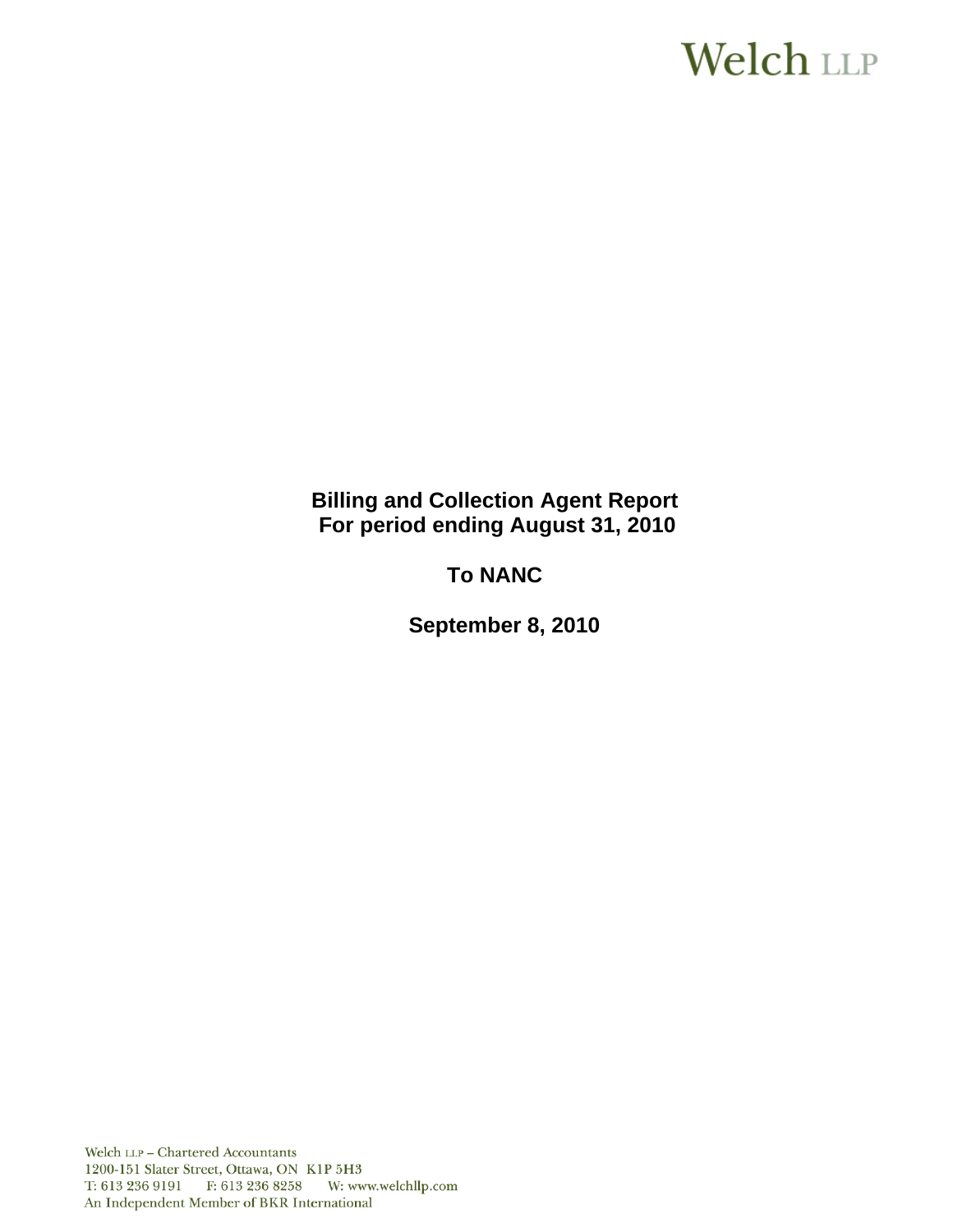# **NANPA FUND STATEMENT OF FINANCIAL POSITION AUGUST 31, 2010**

| <b>Assets</b>                                                             |               |                 |
|---------------------------------------------------------------------------|---------------|-----------------|
| Cash Balance in bank account                                              |               | \$<br>3,083,000 |
| Receivable from US Carriers                                               | 376,648       |                 |
| Receivable from Canada                                                    | 6,670         |                 |
| Receivable from Caribbean countries                                       | 3,015         |                 |
| Receivables forwarded to FCC for collection (Over 90 days)                | 271,346       |                 |
| Allowance for uncollectible accounts                                      | (406,000)     | 251,679         |
| Prepaid maintenance contract                                              |               | 64,040          |
| <b>Total assets</b>                                                       |               | 3,398,719       |
| Less: Accrued liabilities (see below for makeup)                          |               | (366,830)       |
| <b>Fund balance</b>                                                       |               | \$<br>3,031,889 |
| Makeup of Accrued Liabilities (see following page for additional details) |               |                 |
| <b>Welch LLP</b>                                                          | 41,459        |                 |
| <b>NEUSTAR Pooling 1K Block Pooling Expenses</b>                          | 186,932       |                 |
| <b>NEUSTAR Admin Expenses</b>                                             | 130,353       |                 |
| Data Collection Agent - USAC                                              | 8,086         |                 |
|                                                                           | \$<br>366,830 |                 |

**\*\*\*\*\*\*\*\*\*\*\*\*\*\*\*\*\*\*\*\*\*\*\*\*\*\*\*\*\*\*\*\*\*\*\*\*\*\*\*\*\*\*\*\*\*\*\*\*\*\*\*\*\*\*\*\*\*\*\*\*\*\*\*\*\*\*\*\*\*\*\*\*\*\*\*\*\***

#### **Other items of note**

During July, the bank account earned an average rate of return of 0.378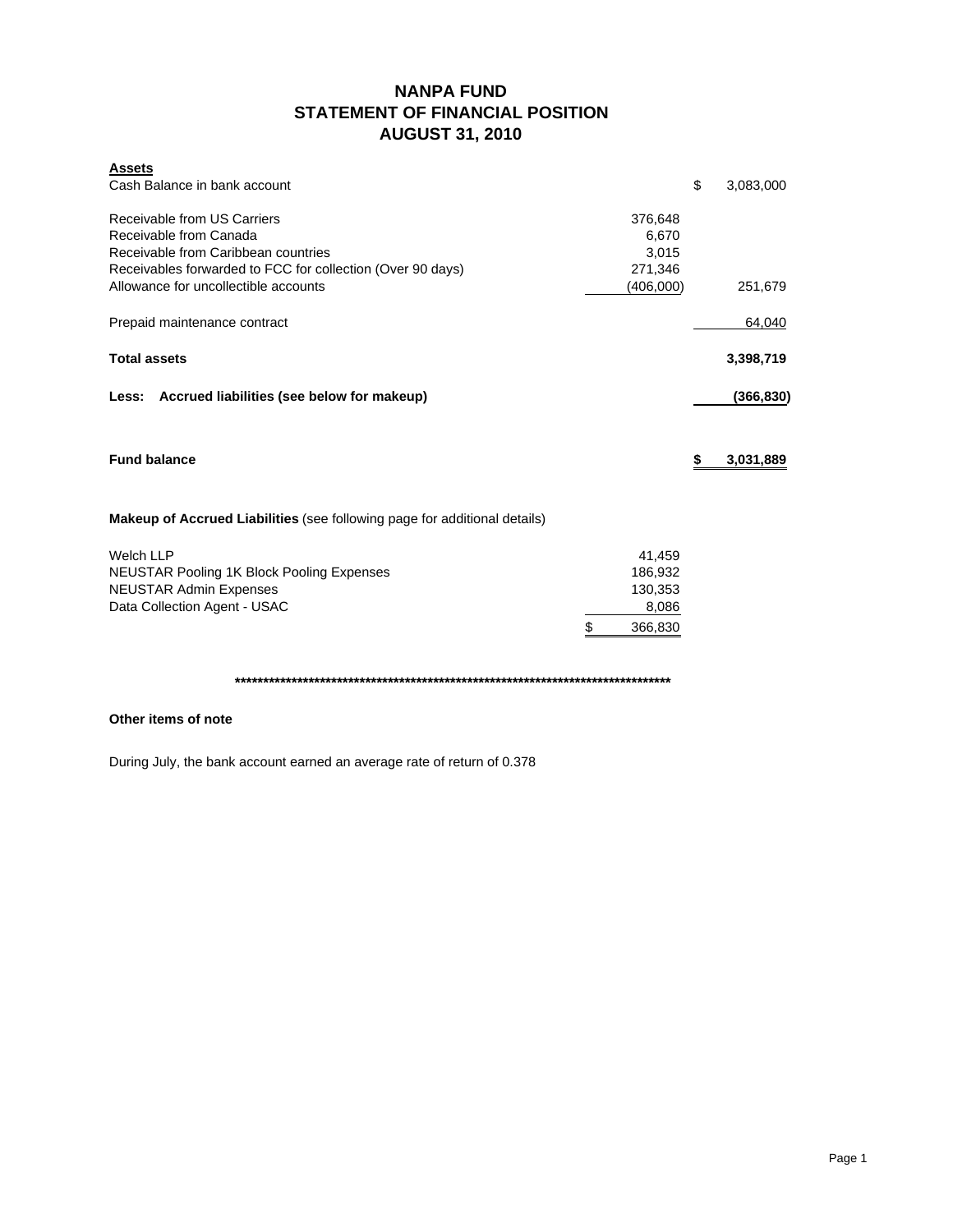#### **NANPA FUND FORECASTED STATEMENT OF CHANGES IN FUND BALANCEJULY 2010 TO JUNE 2011**

|                                                                     |            | <b>Actual</b>            |                                   | <b>Budgeted</b>      |                      |                          |                      |                          |                    |                          |                          |                          |                    | <b>Variance between</b> |                   |                                                |  |
|---------------------------------------------------------------------|------------|--------------------------|-----------------------------------|----------------------|----------------------|--------------------------|----------------------|--------------------------|--------------------|--------------------------|--------------------------|--------------------------|--------------------|-------------------------|-------------------|------------------------------------------------|--|
|                                                                     |            | <b>Jul-10</b>            | Aug-10                            | Sep-10               | <b>Oct-10</b>        | <b>Nov-10</b>            | Dec-10               | $Jan-11$                 | Feb-11             | <b>Mar-11</b>            | Apr-11                   | <b>Mav-11</b>            | $Jun-11$           | <b>Total</b>            | <b>Budget</b>     | forecasted balance at<br>June 30/11 and budget |  |
| Revenue                                                             |            |                          |                                   |                      |                      |                          |                      |                          |                    |                          |                          |                          |                    |                         |                   |                                                |  |
| <b>International Contributions</b><br>Canada<br>Caribbean countries | (1)<br>(1) | 13,339<br>16.403         | 6,670<br>$\overline{\phantom{a}}$ | 6,670                | 6,670                | 6,670                    | 6,670                | 6,670                    | 6,670              | 6,669                    | 6,669                    | 6,669                    |                    | 80,036<br>16,403        | 80,036<br>16.403  |                                                |  |
| <b>Total International Contributions</b>                            |            | 29.742                   | 6,670                             | 6.670                | 6,670                | 6,670                    | 6.670                | 6,670                    | 6,670              | 6,669                    | 6.669                    | 6,669                    |                    | 96,439                  | 96,439            |                                                |  |
| Domestic Contributions - US carriers                                | (1)        | 2,241,497                | 179,293                           | 187,629              | 187,629              | 187,629                  | 187,629              | 187,629                  | 187,629            | 187,629                  | 187,629                  | 187,629                  |                    | 4,109,451               | 4,034,718         | 74,733                                         |  |
| Late filing fees for Form 499A                                      | (2)        | 100)                     | 9,700)                            | $\sim$               | $\sim$               | $\overline{\phantom{a}}$ | $\sim$               | $\overline{\phantom{a}}$ | $\sim$             | $\overline{\phantom{a}}$ | $\overline{\phantom{a}}$ | $\overline{\phantom{a}}$ | 115,000            | 105,200                 | 115,000           | 9,800)                                         |  |
| nterest income                                                      | (3)        | 1,128                    | 1,267                             | 1,000                | 1,000                | 1,000                    | 1,000                | 1,000                    | 1,000              | 1,000                    | 1,000                    | 1,000                    | 1,000              | 12,395                  | 12,000            | 395                                            |  |
| Total revenue                                                       |            | 2,272,267                | 177.530                           | 195.299              | 195,299              | 195.299                  | 195,299              | 195,299                  | 195,299            | 195.298                  | 195.298                  | 195,298                  | 116,000            | 4,323,485               | 4,258,157         | 65,328                                         |  |
| <b>Expenses</b>                                                     |            |                          |                                   |                      |                      |                          |                      |                          |                    |                          |                          |                          |                    |                         |                   |                                                |  |
| <b>NANPA Administration</b>                                         | (4), (7)   | 139,465                  | 130,353                           | 161,000              | 183,000              | 131,000                  | 131,000              | 131,000                  | 131,000            | 131,000                  | 131,000                  | 131,000                  | 131,000            | 1,661,818               | 1,667,000         | 5,182)                                         |  |
| 1K Block Pooling Administration                                     | (4), (8)   | 188,498                  | 186,932                           | 185,366              | 185,366              | 185,365                  | 185,365              | 185,365                  | 185,365            | 185,365                  | 185,365                  | 185,365                  | 185,365            | 2,229,082               | 2,229,082         |                                                |  |
| pANI                                                                | (9)        |                          | $\overline{\phantom{a}}$          | 50,006               | 16,666               | 16,666                   | 16,666               | 16,666                   | 16,666             | 16,666                   | 16,666                   | 16,666                   | 16,666             | 200,000                 | 200,000           |                                                |  |
| <b>Billing and Collection</b>                                       |            |                          |                                   |                      |                      |                          |                      |                          |                    |                          |                          |                          |                    |                         |                   |                                                |  |
| Welch LLP<br><b>Data Collection Agent</b>                           | (4)<br>(5) | 21,359<br>3,707          | 20,100<br>3,636                   | 20,100<br>4,500      | 20,100<br>4,500      | 20,100<br>4,500          | 20,100<br>4,500      | 20,100<br>4,500          | 20,100<br>4,500    | 20,100<br>4,500          | 20,100<br>4,500          | 20,100<br>4,500          | 20,100<br>4,500    | 242,459<br>52,343       | 238,800<br>54,000 | 3,659<br>1,657)                                |  |
| <b>Annual Operations Audit</b>                                      | (6)        | $\sim$                   | $\sim$                            | 36,000               |                      | $\overline{\phantom{a}}$ |                      |                          | $\sim$             |                          |                          |                          |                    | 36,000                  | 36,000            |                                                |  |
| <b>Bank Charges</b>                                                 | (10)       | 1.426                    | 4,170                             |                      |                      |                          |                      |                          |                    |                          |                          |                          |                    | 5,596                   |                   | 5,596                                          |  |
| <b>Carrier Audits</b>                                               | (11)       | $\overline{\phantom{a}}$ | $\overline{\phantom{a}}$          |                      |                      |                          |                      |                          | 700,000            |                          |                          |                          |                    | 700,000                 | 700,000           |                                                |  |
| Bad debt expense                                                    | (12)       | 44.293                   | 9,977                             |                      |                      |                          |                      |                          |                    |                          |                          |                          |                    | 34,316                  |                   | 34,316                                         |  |
| <b>Total expenses</b>                                               |            | 398,748                  | 335,214                           | 456,972              | 409,632              | 357,631                  | 357,631              | 357,631                  | 1,057,631          | 357,631                  | 357,631                  | 357,631                  | 357,631            | 5,161,614               | 5,124,882         | 36,732                                         |  |
| Net revenue (expenses)                                              |            | 1,873,519                | 157,684) (                        | 261,673)             | 214,333)             | 162,332)                 | 162,332)             | 162,332)                 | 862,332)           | 162,333) (               | 162,333)                 | 162,333)                 | 241,631) (         | 838,129)                | 866,725)          | 28,596                                         |  |
| <b>Opening fund balance</b>                                         |            | 1,316,054                | 3,189,573                         | 3,031,889            | 2,770,216            | 2,555,883                | 2,393,551            | 2,231,219                | 2,068,887          | 1,206,555                | 1,044,222                | 881,889                  | 719,556            | 2,792,851               | 1,366,725         | 17,674                                         |  |
| <b>Closing fund balance</b>                                         |            | 3,189,573                |                                   | 2,770,216            | 2,555,883            | 2,393,551                |                      | 2,068,887                | 1.206.555          | 1.044.222                | 881.889                  | 719,556                  | 477,925            | 1,954,722               | 500.000           | 46,270                                         |  |
|                                                                     |            |                          | 3,031,889                         |                      |                      |                          | 2,231,219            |                          |                    |                          |                          |                          |                    |                         |                   |                                                |  |
| Fund balance makeup:                                                |            |                          |                                   |                      |                      |                          |                      |                          |                    |                          |                          |                          |                    |                         |                   |                                                |  |
| Contingency<br>Surplus                                              |            | 500,000<br>2,689,573     | 500,000<br>2,531,889              | 500,000<br>2,270,216 | 500,000<br>2,055,883 | 500,000<br>1,893,551     | 500,000<br>1,731,219 | 500,000<br>1,568,887     | 500,000<br>706,555 | 500,000<br>544,222       | 500,000<br>381,889       | 500,000<br>219,556       | 500,000<br>22,075) | 500,000<br>1,454,722    | 500,000           |                                                |  |
|                                                                     |            | 3,189,573                | 3,031,889                         | 2,770,216            | 2,555,883            | 2,393,551                | 2,231,219            | 2,068,887                | 1,206,555          | 1,044,222                | 881,889                  | 719,556                  | 477,925            | 1,954,722               | 500,000           |                                                |  |
|                                                                     |            |                          |                                   |                      |                      |                          |                      |                          |                    |                          |                          |                          |                    |                         |                   |                                                |  |

**(1)** The US carrier contributions for the period from July 2010 to June 2011 and the International carrier revenue is based upon actual billings.

**(2)** These fees represent the \$100 late filing fee charged to those companies that do not file the Form 499A by the due date.

**(3)** Interest income projections are estimates

**(4)** The expense for 1K Block Pooling is based on the contract in force.

The cost of NANPA Administration is based on contract in force until January 8, 2011.

The cost of B&C Agent is based on the cost of the interim Welch LLP contract.

**(5)** The expense for the Data Collection Agent is based on estimate of costs by USAC for the 2010 calendar year.

**(6)** The cost for the annual operations audit performed by Ernst & Young is estimated at \$36,000.

(7) The September and Octoberr expenses includes anticipated cost of the computer hardware maintenance contracts and the cost of a new server.

**(8)** No commentary for September.

**(9)** Interim p-ANI administration is now covered under the new Pooling contract. \$200,000 has been allowed for the cost of permanent pANI in 2010/11. No change order has been issued.

**(10)** Bank fees are an expense to the Fund as per the new interim contract for the Billing and Collection Agent effective April 1, 2010.

**(11)** The budget allowed \$700,000 for carrier audits.

**(12)** The allowance covers all accounts considered potentially uncollectible at August 31, 2010. This will be covered by the contingency allowance.

#### **Assumptions: Reconciliation of Forecast at June 30, 2011 to Budget**

| Budgeted fund balance at June 30/11 - contingency                                      | 500,000   |
|----------------------------------------------------------------------------------------|-----------|
| Decrease in fund balance between budget period (February 2010) and June 2010           | (50, 671) |
| Additional billings over estimate from budget                                          | 74,733    |
| Late filing fees (reversal) for Form 499A - 2009                                       | (9,800)   |
| Additional interest earned to date compared to budget                                  | 395       |
| NANP Admin - difference between budget and actual contract awarded after budget period | 5,182     |
| Additional billings from B & C Agent due to renewal of contract                        | (3,659)   |
| Data Collection fees - Adjustment to actual from budget                                | 1,657     |
| Bad debts not budgeted for                                                             | (34, 316) |
| Pooling change orders                                                                  |           |
| Carrier audits that will not be performed                                              |           |
| Permanent pANi that will not be expended prior to June 30th.                           |           |
| Bank fees to be covered by Fund under new B&C Agent contract                           | (5,596)   |
| <b>Forecasted Fund balance at June 30/11</b>                                           | 477.925   |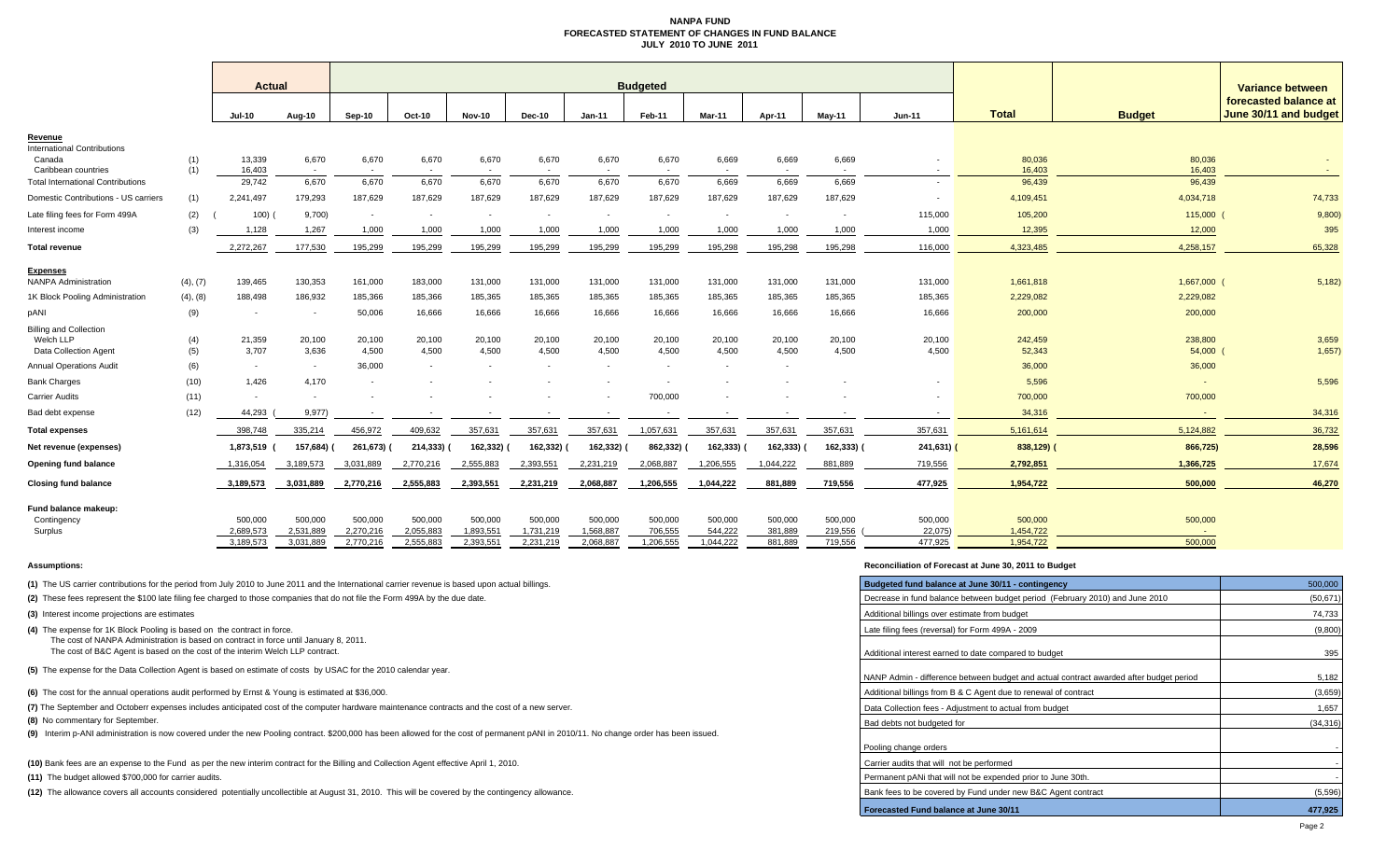#### **NANPA FUND CURRENT AND FORECASTED LIABILITIES**

|                                                                                                                         |                                                                                                            |                   |          |                            | Current |         |         |               |               |               |         |               |
|-------------------------------------------------------------------------------------------------------------------------|------------------------------------------------------------------------------------------------------------|-------------------|----------|----------------------------|---------|---------|---------|---------------|---------------|---------------|---------|---------------|
|                                                                                                                         |                                                                                                            |                   |          |                            | Aug-10  | Sep-10  | Oct-10  | <b>Nov-10</b> | <b>Dec-10</b> | <b>Jan-11</b> | Feb-11  | <b>Mar-11</b> |
| <b>NEUSTAR - NANPA Administration contract</b>                                                                          |                                                                                                            |                   |          |                            | 130,353 | 161,000 | 183,000 | 131,000       | 131,000       | 131,000       | 131,000 | 131,000       |
| July 29/10                                                                                                              | - Payment authorized by the FCC on July 14/10, received by Welch                                           |                   |          |                            |         |         |         |               |               |               |         |               |
|                                                                                                                         | June 2010                                                                                                  | 131,274           |          |                            |         |         |         |               |               |               |         |               |
| Aug 25/10                                                                                                               | - Payment authorized by the FCC on Aug 12/10, received by Welch                                            |                   |          |                            |         |         |         |               |               |               |         |               |
|                                                                                                                         | <b>July 2010</b><br>Amendment #5 maintenance contract                                                      | 128,500<br>70,205 |          |                            |         |         |         |               |               |               |         |               |
|                                                                                                                         | - Authorization by the FCC has not been received for payment                                               |                   |          |                            |         |         |         |               |               |               |         |               |
|                                                                                                                         | August 2010                                                                                                |                   | \$       | 130,353                    |         |         |         |               |               |               |         |               |
| <b>NEUSTAR - Block Pooling contract</b><br>- Payment authorized by the FCC on Aug 12/10, received by Welch<br>Aug 25/10 |                                                                                                            |                   |          |                            | 186,932 | 185,365 | 185,365 | 185,365       | 185,365       | 185,365       | 185,365 | 185,365       |
|                                                                                                                         | <b>July 2010</b>                                                                                           | \$188,498         |          |                            |         |         |         |               |               |               |         |               |
|                                                                                                                         | - Authorization by the FCC has not been received for payment<br>August 2010                                |                   | \$       | 186,932                    |         |         |         |               |               |               |         |               |
| Welch LLP - Billing & Collection Agent                                                                                  | - Authorization by the FCC has not been received for payment                                               |                   |          |                            | 41,459  | 20,100  | 20,100  | 20,100        | 20,100        | 20,100        | 20,100  | 20,100        |
|                                                                                                                         | <b>July 2010</b><br>August 2010                                                                            |                   | \$<br>\$ | 21,359<br>20,100<br>41,459 |         |         |         |               |               |               |         |               |
| <b>USAC - Data Collection Agent</b>                                                                                     |                                                                                                            |                   |          |                            | 8.086   | 4,500   | 4,500   | 4,500         | 4,500         | 4,500         | 4,500   | 4,500         |
| Aug 25/10                                                                                                               | - Payment authorized by the FCC on Aug 12/10, received by Welch                                            |                   |          |                            |         |         |         |               |               |               |         |               |
|                                                                                                                         | June 2010                                                                                                  | 3,707             |          |                            |         |         |         |               |               |               |         |               |
|                                                                                                                         | - Authorization by the FCC has not been received for payment<br><b>July 2010</b><br>August 2010 (estimate) |                   | \$       | 3,636<br>4,450<br>8,086    |         |         |         |               |               |               |         |               |
| <b>Carrier audits</b>                                                                                                   |                                                                                                            |                   |          |                            |         |         |         |               |               |               | 700,000 |               |
| Ernst & Young LLP- Annual operations audit<br>Accrual for 2010/11 audit fee                                             |                                                                                                            |                   | S        |                            |         | 36,000  |         |               |               |               |         |               |
| <b>NEUSTAR - pANI administration</b>                                                                                    |                                                                                                            |                   | \$       |                            |         | 49,998  | 16,666  | 16,666        | 16,666        | 16,666        | 16,666  | 16,666        |
|                                                                                                                         |                                                                                                            |                   |          |                            |         |         |         |               |               |               |         |               |

**Total Total** 456,830 456,830 409,631 357,631 357,631 357,631 357,631 1,057,631 357,631